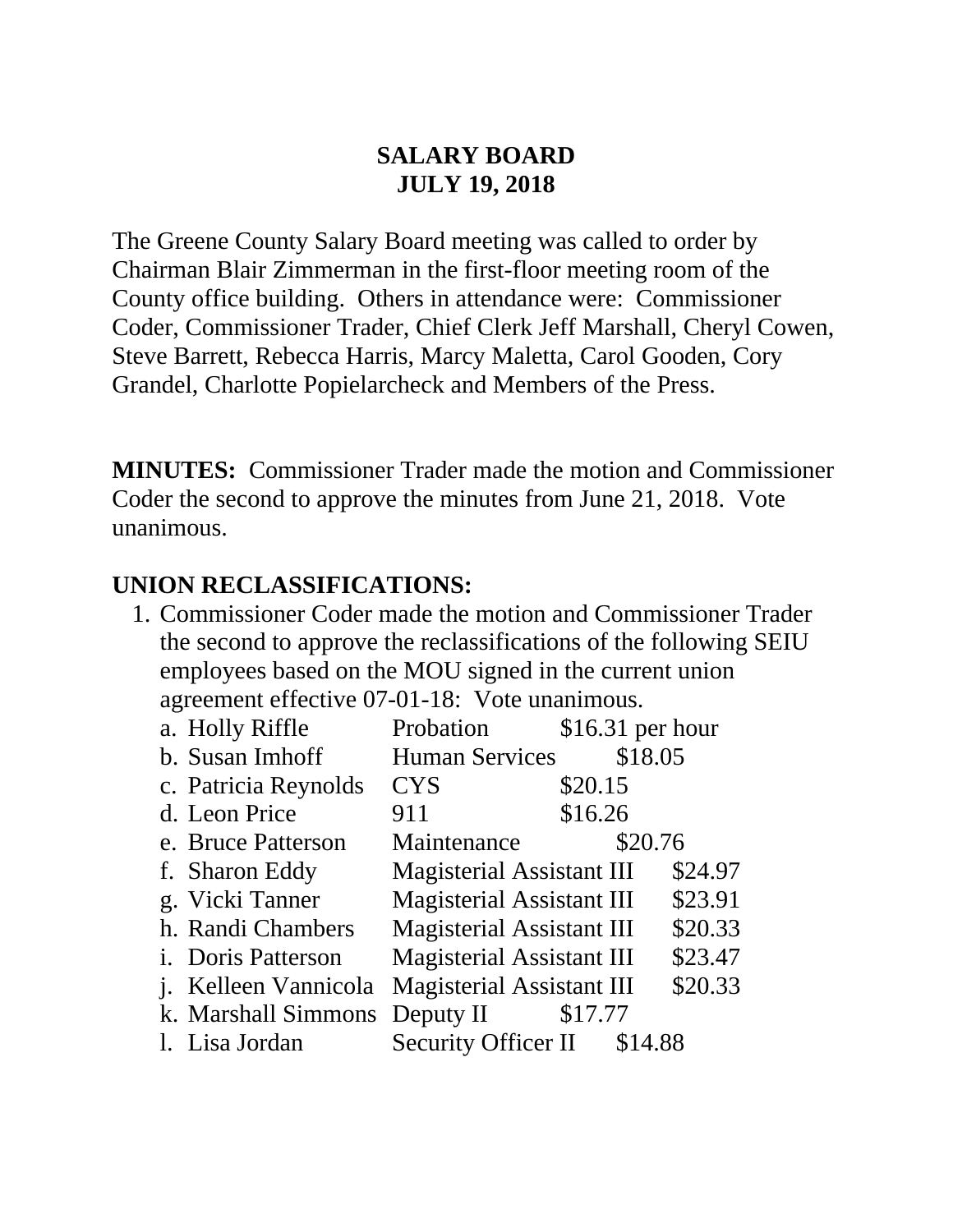#### **PROBATION:**

1. Commissioner Trader made the motion and Commissioner Coder the second to revoke the transfer of Terry Hoyle to Probation Officer I effective 07-02-18 remain in current position of Caseworker I CYS at current rate of pay. Vote unanimous.

### **SHERIFF:**

1. Carol Gooden made the motion and Commissioner Trader the second to accept the resignation of William Shrader, Security Officer, effective 06-21-18. Vote unanimous.

### **PROTHONOTARY:**

1. Commissioner Trader made the motion and Commissioner Coder the second to accept the resignation of Linda Phillips, Passport Agent, effective 06-13-18. Vote unanimous.

## **COURTS:**

1. Commissioner Coder made the motion and Commissioner Trader the second to accept the resignation of Danielle Tarney, Court Reporter, effective 07-06-18. Vote unanimous.

## **MAGISTRATES:**

1. Commissioner Coder made the motion and Commissioner Trader the second to accept the resignation of Lynn Leathers, Magisterial Assistant, effective 07-20-18. Vote unanimous.

### **CYS:**

- 1. Commissioner Coder made the motion and Commissioner Trader the second to accept the pay increase of Brandy Yekel, CYS Fiscal Officer, to \$22.17 per hour due to successful completion of one year in one position effective 06-05-18. Vote unanimous.
- 2. Commissioner Trader made the motion and Commissioner Coder the second to accept the transfer of Rosanna Burris to regular full time County Caseworker II, @\$26.32 per hour UMWA HS/CYS effective 07-09-18. Vote unanimous.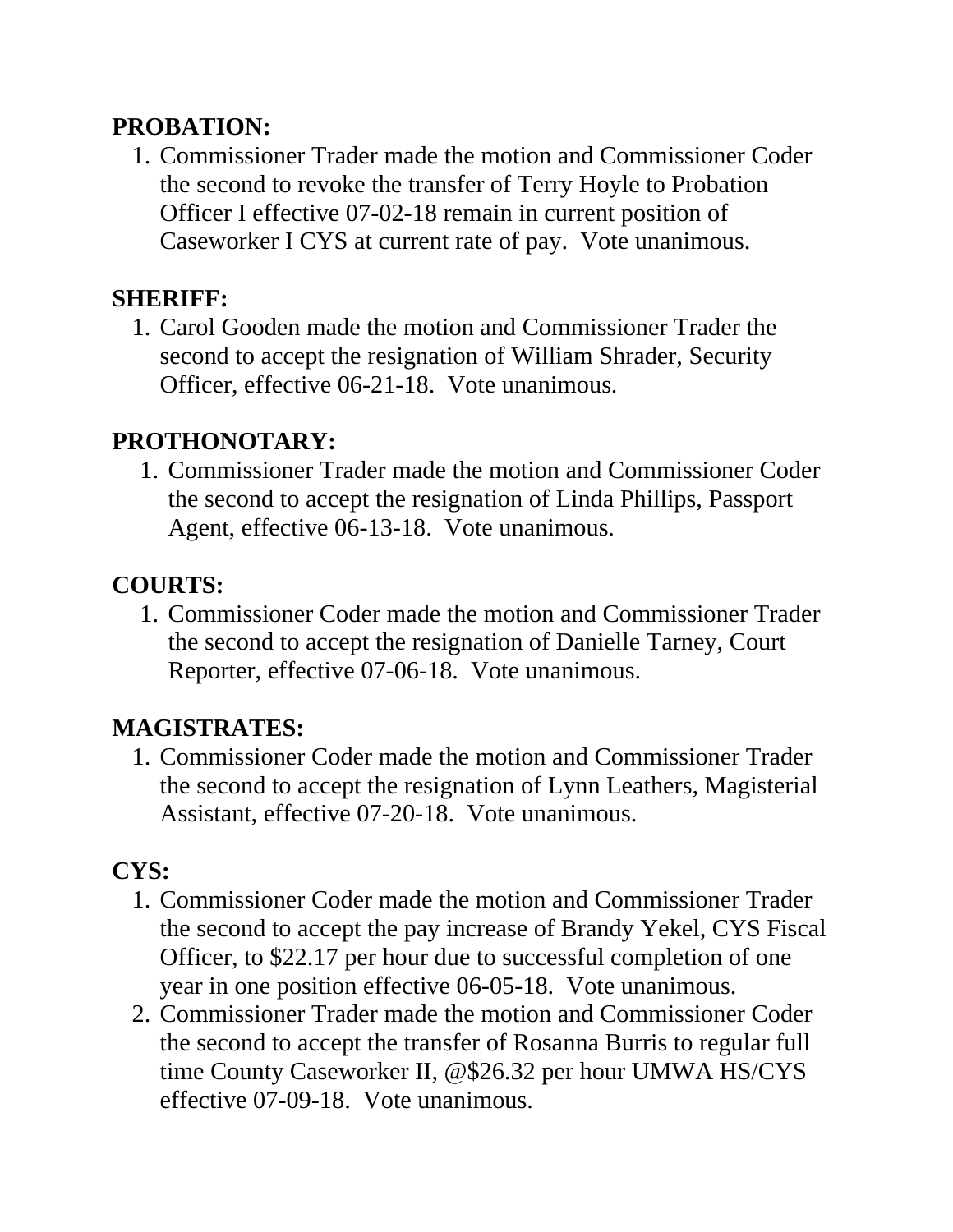- 3. Commissioner Coder made the motion and Commissioner Trader the second to hire Melody Cox, Brooke Core and Joshua Jackson as County Caseworker I's @\$18.80 per hour UMWA HS/CYS effective 07-09-18. Vote unanimous.
- 4. Carol Gooden made the motion and Commissioner Trader the second to hire Sydnie Whitacre and Allen Frye as regular full time County Caseworker I's @\$18.80 per hour UMWA HS/CYS effective 07-16-18. Vote unanimous.
- 5. Commissioner Trader made the motion and Commissioner Coder the second to accept the promotion of Victoria Stewart from probationary to regular status County Caseworker I @\$20.08 per hour UMWA HS/CYS effective 07-02-18. Vote unanimous.
- 6. Carol Gooden made the motion and Commissioner Trader the second to accept the correction in pay rate for Glenn Perry, CYS Casework Supervisor, @\$22.47 per hour effective 01-16-18. Vote unanimous.
- 7. Commissioner Trader made the motion and Carol Gooden the second to accept the resignation of Demi Burnsworth, CYS Caseworker, effective 07-20-18. Vote unanimous.

# **DRUG AND ALCOHOL:**

1. Commissioner Trader made the motion and Commissioner Coder the second to accept the temporary pay increase of Tracie Sypin, D & A Prevention Specialist, to \$26.51 per hour effective 06-18-18 due to increase in job duties. Vote unanimous.

# **JAIL:**

- 1. Carol Gooden made the motion and Commissioner Trader the second to accept the change in job title for all Jail Shift Commanders to Lieutenant effective 06-25-18. Vote unanimous.
- 2. Commissioner Trader made the motion and Commissioner Coder the second to accept the promotion of Robert Fleming to regular full time Lieutenant @\$18.69 per hour MG PG 8 effective 07-08- 18. Vote unanimous.